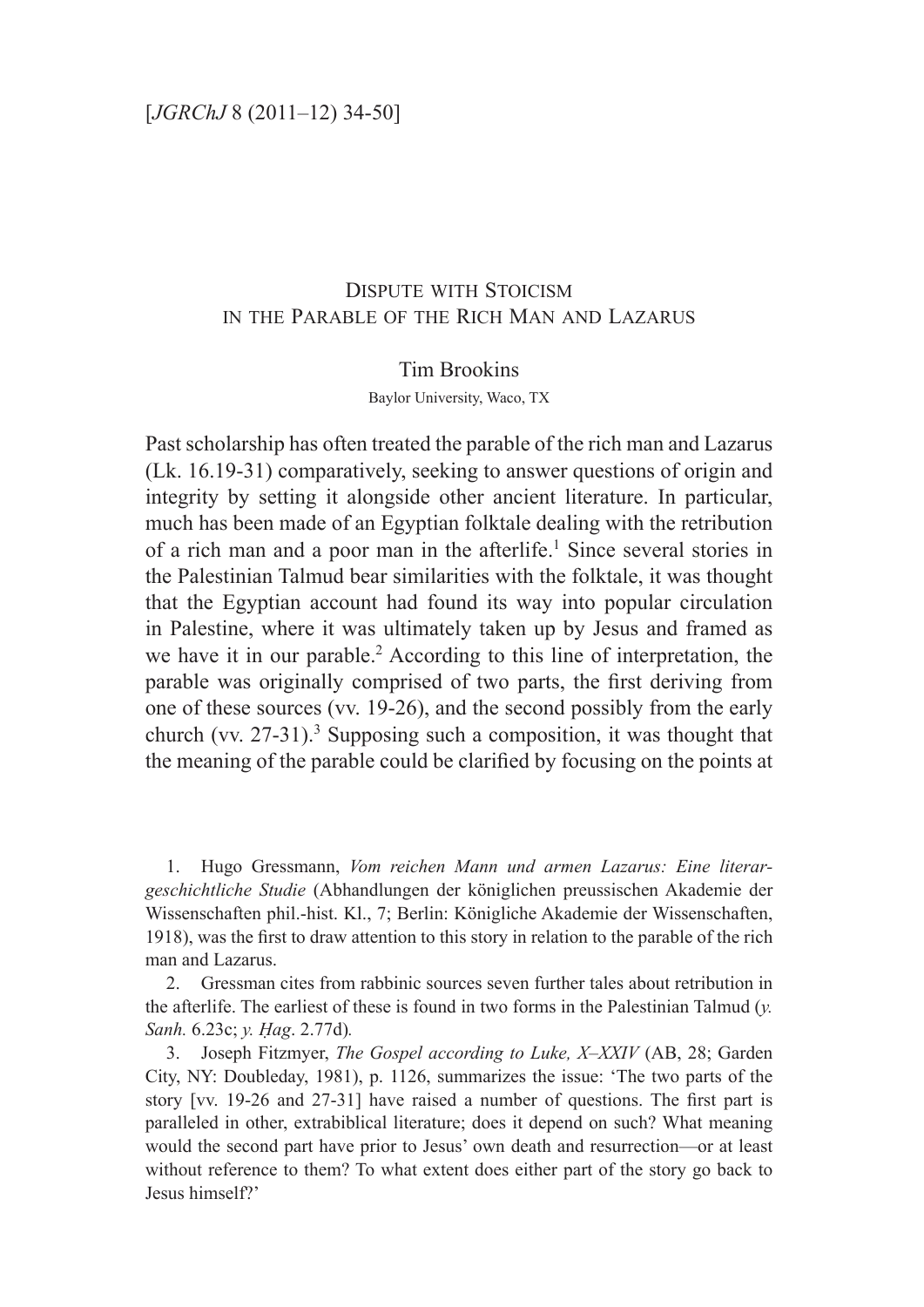which the parable deviated from the Egyptian and Palestinian accounts.<sup>4</sup>

More recently, however, Ronald Hock has questioned the value of these sources for clarifying the actual meaning of the parable, and has proposed, for comparative purposes, the casting of a 'wider net'.<sup>5</sup> Hock broadens the search to include the Greco-Roman milieu, locking in on teachings from Cynic philosophy regarding rich and poor*.* Focusing on two second-century pieces by Lucian of Samosata (*Gallus* and *Cataplus*), Hock determines that Luke's parable has 'an unmistakeable Cynic color' in its views on wealth and poverty.<sup>6</sup> He concludes that a comparison of the situation in the parable with that in these two works elucidates the criterion for the rich man's sentence—his 'hedonistic use of wealth'.7

It is not my aim to continue discussion regarding the criterion for the rich man's judgment. But I propose that there is more to be said about the meaning of the parable in light of a Greco-Roman milieu. In what follows, I shall take up Hock's wider net and cast it once again in the direction of Hellenistic philosophy. It will be argued that, while the parable may share a Cynic viewpoint on the issue of wealth, it also conveys pronounced *resistance* to certain *Stoic* ideas on this issue. As a supporting argument it will further be suggested that the parable reflects elements of rhetorical 'declamation' (*declamatio*), which was in certain circles closely associated with Stoic philosophy. With these substantive and formal features taken together, we shall see that the parable means to interact with Stoicism, though in a way that is subversive to the Stoic

4. A history of this approach up to 1987 can be found in Ronald Hock, 'Lazarus and Micyllus: Greco-Roman Backgrounds to Luke 16:19-31', *JBL* 106 (1987), pp. 447-63 (448-55).

5. Hock, 'Lazarus and Micyllus'. Since Hock's article (1987), several studies have continued the comparative approach. In seeking the parable's meaning, Richard Bauckham, 'The Rich Man and Lazarus: The Parable and the Parallels', *NTS* 37 (1991), pp. 225-46, cautions us to take into account all available parallels, not just one or another, and to pay attention to both the parable's differences from and similarities to these parallels. Ferdinand O. Regalado, 'The Jewish Background of the Parable of the Rich Man and Lazarus', *Asia Journal of Theology* 16 (2002), pp. 341-48; and L. Joseph Kreitzer, 'Luke 16:19-31 and 1 Enoch 22', *ExpTim* 103 (1992), pp. 139- 42, demonstrate the uniqueness of the parable. Michael J. Gilmour, 'Hints of Homer in Luke 16:19-31', *Didaskalia* 10 (1999), pp. 23-33, demonstrates a similarity in literary motifs between Palestinian and Greek literature. A.E. Cairus, 'The Rich Man and Lazarus: An Apocryphal Interpolation?', *Journal of Asia Adventist Seminary* 9 (2006), pp. 35-45, seeks to determine whether the parable is original to Luke's text.

- 6. Hock, 'Lazarus and Micyllus', p. 462.
- 7. Hock, 'Lazarus and Micyllus', p. 460.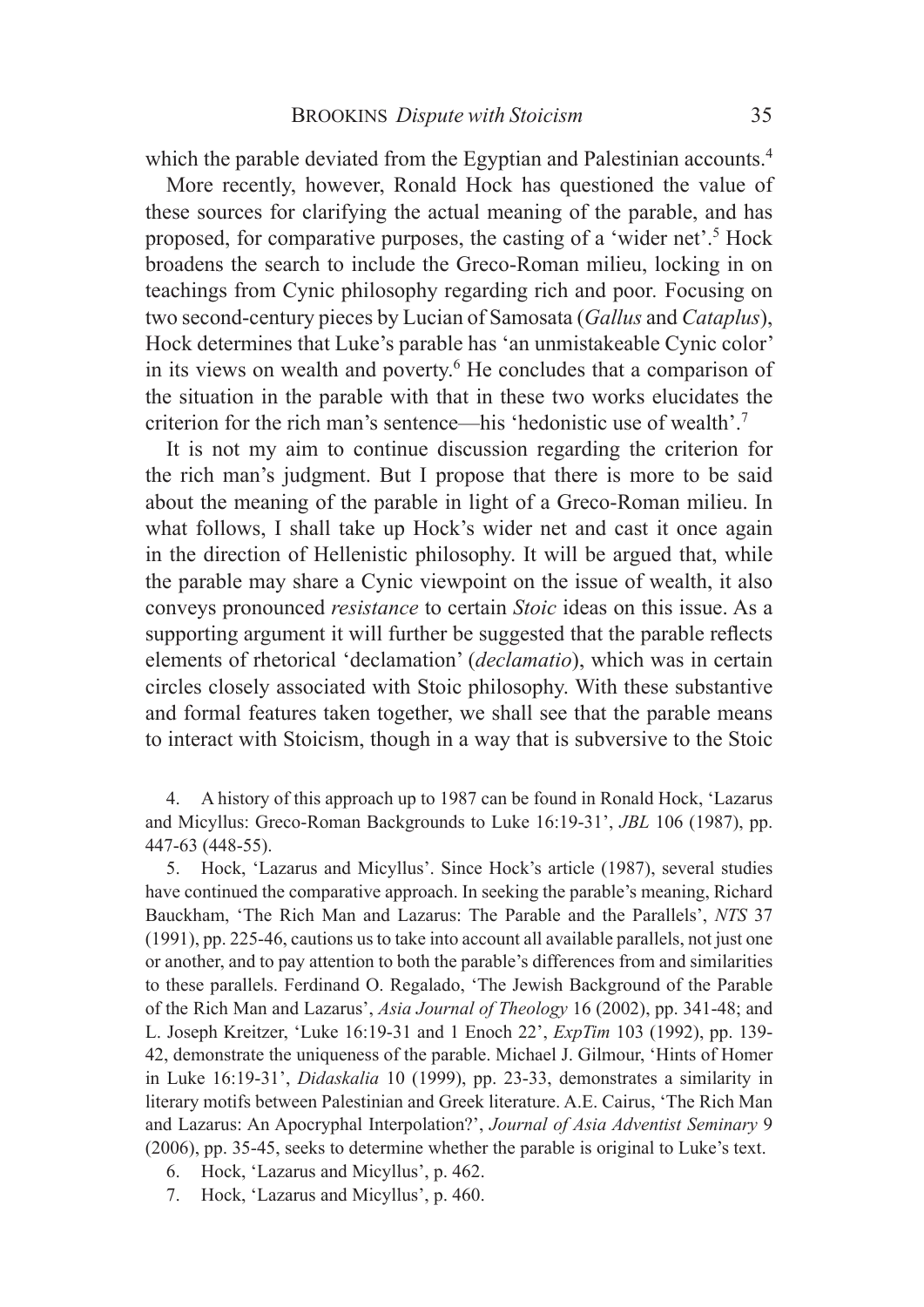ideas evoked. Before turning to these issues, however, we must first review the nature of Luke's audience.

## *Luke and his Audience*

Both methodologically and substantively, audience analyses of Luke's Gospel remain diverse.<sup>8</sup> However, we can make several points about which scholars agree fairly widely. First, whether Theophilus  $(1.3)$  is historical or symbolical, Luke represents him as his superior. As such, Theophilus appears to be a member of the educated imperial elite.<sup>9</sup> Secondly, while Luke is writing most directly for individuals such as Theophilus—that is, educated Greek or Roman individuals who have also been instructed in the Jewish Scriptures (1.4)—he probably also writes with consideration for a 'peripheral' audience, even though its constituents are not directly addressed. Thus, we should think of Luke's implied audience in segmented terms, including a contingent comprised of the educated elite, with which he is most directly concerned, but also extending to include any others who are in need of a more secure faith.<sup>10</sup>

Could Luke have expected such an audience to perceive interaction with technical philosophical and rhetorical concepts? We must believe that his primary target audience, the educated contingent, was at least as knowledgeable in the areas of rhetoric and philosophy as he was himself. Stoicism in particular was exceedingly popular in the first century, especially among the wealthy; $\frac{11}{11}$  and rhetoric was the primary focus of

8. For a recent, and extensive, history of research on this topic, see I.J. du Plessis, 'The Lukan Audience—Rediscovered? Some Reactions to Bauckham's Theory', *Neot* 34 (2000), pp. 243-61.

9. Vernon Robbins, 'The Social Location of the Implied Author of Luke–Acts', in his *The Social World of Luke–Acts* (Peabody, MA: Hendrickson, 1991), pp. 305- 32.

10. For possible sub-groups within this group, see François Bovon, *Das Evangelium nach Lukas (Lk 1,1–9,50)* (EKKNT, 3/1; Zürich: Benziger Verlag, 1989), p. 23.

11. On the popularity and predominance of Stoicism in the first century, see P.A. Brunt, 'Stoicism and the Principate', *Papers of the British School at Rome* 43 (1975), pp. 7-35; Anthony R. Birley, *Marcus Aurelius: A Biography* (London: Batsford, 1987), esp. ch. 5; for its popularity among the wealthy: A.A. Long and D.N. Sedley, *The Hellenistic Philosophers* (2 vols.; London: Cambridge University Press, 1987), I, pp. 232-33.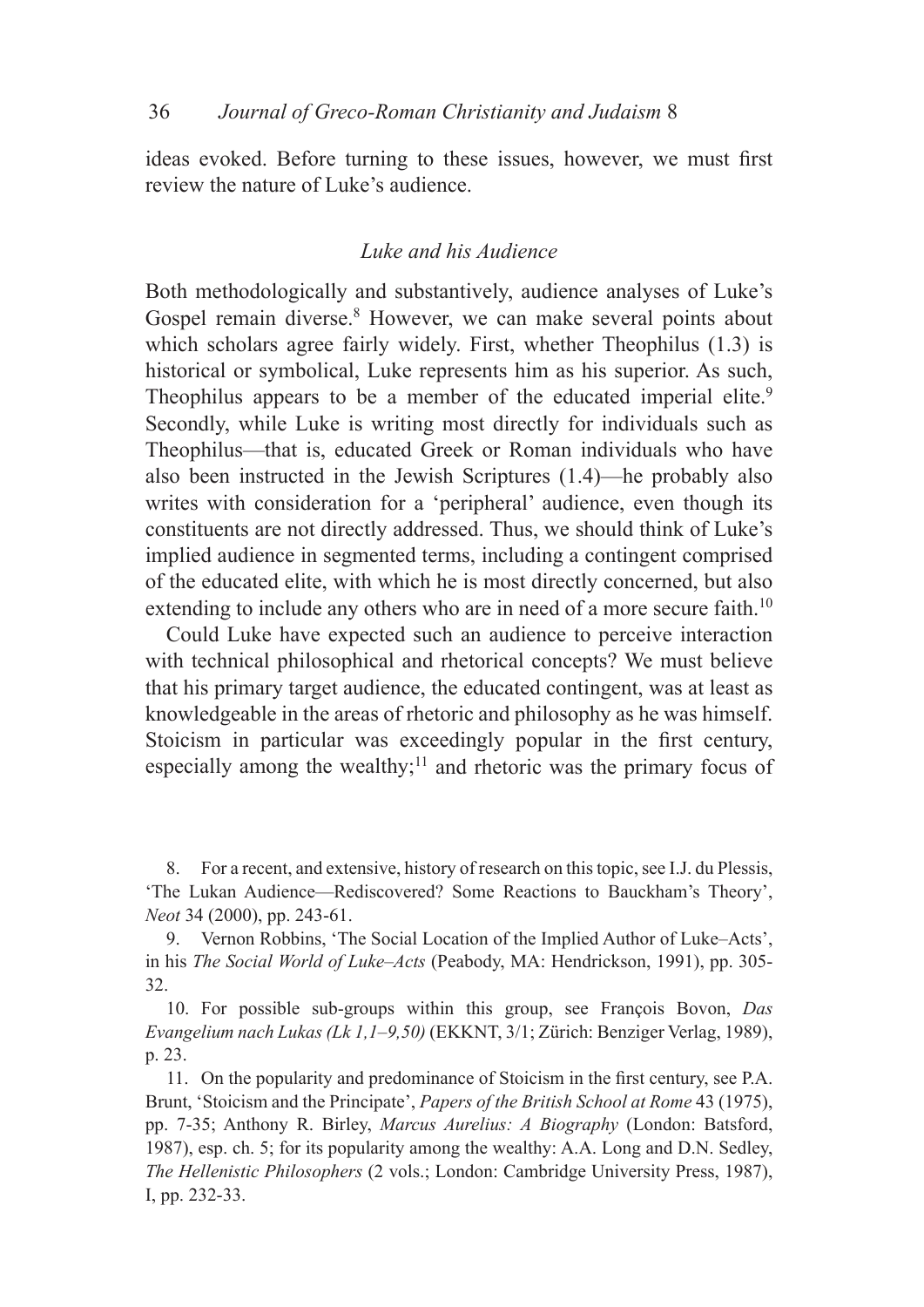the entire school curriculum.12 Even Luke's wider audience may not have been left entirely in the dark. Those who had only a basic, or even minimal, education might still have acquired some knowledge of popular Stoic philosophy from the ubiquitous street preachers of the day.<sup>13</sup> We can therefore conclude that a great number of Luke's auditors would have been able to track even subtle allusions to philosophy, even if many of them could not.

### *Dispute with Stoic Philosophy*

It has long been observed that a major theme in Luke–Acts is reversal, reversal not only of the earthly fortunes of the characters depicted,<sup>14</sup> but also of the dominant cultural pattern of contemporary life and thought, insofar as that pattern was seen to oppose the way of Christianity.15 Over against the religions, philosophies and mores of the Greco-Roman world, the author of Luke–Acts intends to redically reorient his reader to a new and superior way of life, one aligned with the values of the Christian God.

We find one example of this clash of worlds in the parable of the rich man and Lazarus. To begin, I suggest that the parable involves a set of topical elements distinctive of Stoic philosophy, namely, the technical concepts of 'good'  $(\alpha \gamma \alpha \beta \acute{o}v)$ , 'evil' ( $\kappa \alpha \kappa \acute{o}v$ ) and 'indifferents'  $(\alpha\delta(\alpha\phi\circ\rho\alpha))$ . To my knowledge, no study of this parable has noted Luke's

12. For a survey of the significance of rhetoric from classical times through the first century, see Duane Litfin, *St. Paul's Theology of Proclamation: 1 Corinthians 1–4 and Greco-Roman Rhetoric* (Cambridge: Cambridge University Press, 1994).

13. For such individuals, see, for example, Dio Chrysostom, *Or.* 32 and Lucian's *Peregrinus.*

14. Frederick Danker, *Luke* (Proclamation Commentaries; Philadelphia: Fortress Press, 1987), lists *inter alia* the following: new sons of Abraham (3.9); the exaltation of Jesus (cf. 4.5-8; 10.18); insiders and outsiders (cf. 4.16-30; 8.19-20; 13.23-30; 8.26-39; 13.26-28); rejectors of Jesus (11.46-51; 13.1-6; 13.34-35; 14.11; 20.9-18); the ignominious are restored (5.1-11, 12-16, 17-26, 27-32; 6.6-11; 7.11-17, 36-50); the ability to hear (8.9-10; 10.21-24); saving and losing one's life (9.23-27); the loss of privileges (13.23-30; 14.16-24); other social reversals (16.19-23; 18.23-30; 17.19; 20.41-44; 23.43). Cf. also the exaltation of the poor and humbling of the rich (cf. 1.51-53; 6.20-26), and the beatitude and woe of 6.20, 24.

15. For a recent, sustained case for this function in Luke–Acts, see C. Kavin Rowe, *World Upside Down: Reading Acts in the Graeco-Roman Age* (Oxford: Oxford University Press, 2009).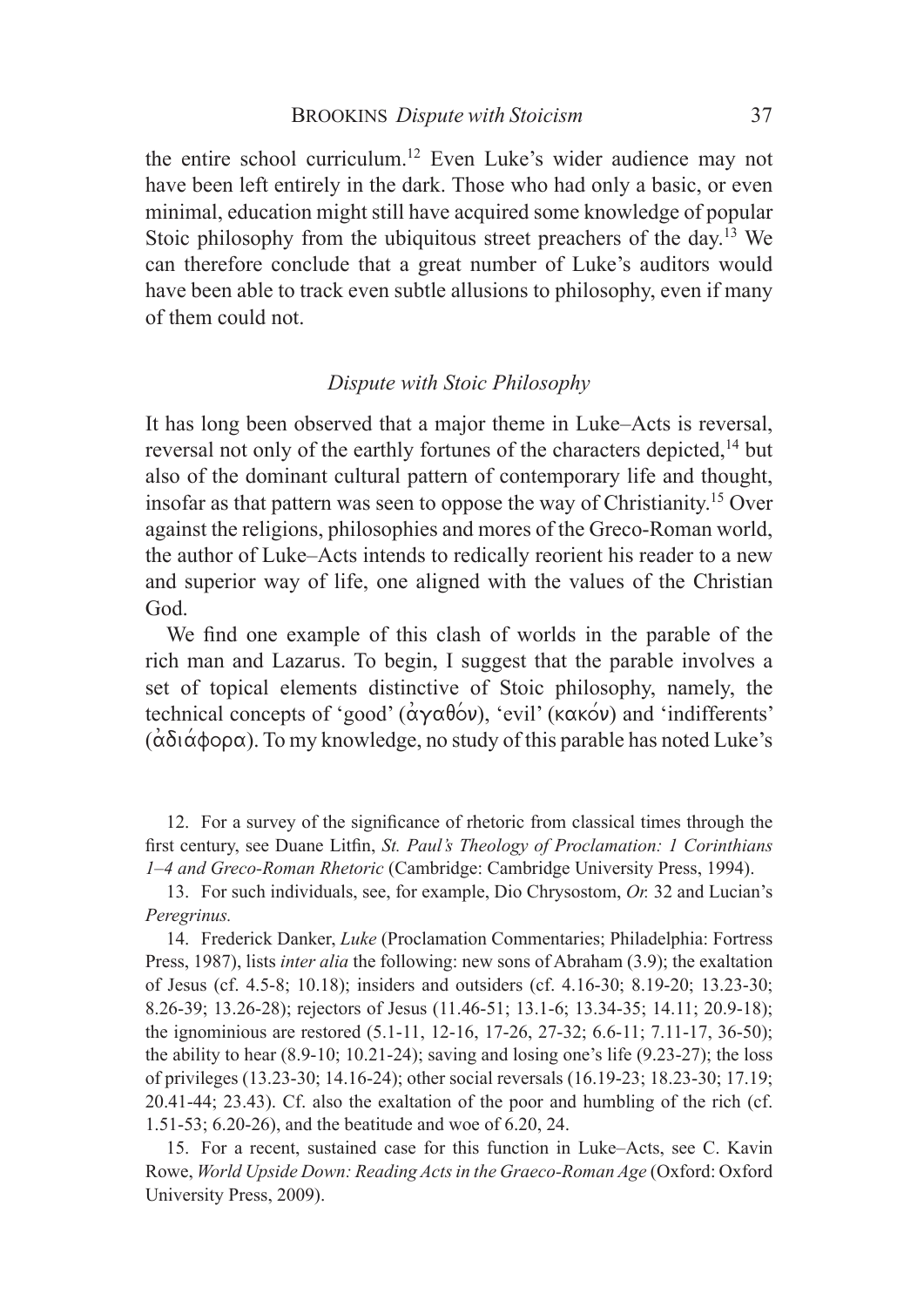use of the terms  $\alpha \gamma \alpha \beta \acute{o} \nu$  and  $\kappa \alpha \acute{o} \nu$  (in the plural in v. 25) in relation to Stoicism. But a number of factors suggest such a connection. In the first place, it is significant that, in the neuter, the two words are rather rare, in fact almost entirely absent from Luke's Gospel. The negative,  $kaxo\nu$ , is found only once in the singular (23.22), and only here in the plural. The positive term,  $\alpha\gamma\alpha\beta\alpha v$ , appears only in two passages as a neuter substantive in Luke's Gospel (1.53; 12.18-19). Moreover, that these terms occur together in 16.25 along with a cluster of related ideas covered topically (to be discussed below), suggests that Luke is evoking the technical, Stoic concepts, albeit, as I shall argue, in a way *subversive* to the Stoic meaning.

The Stoics reserved the terms  $\alpha\gamma\alpha\beta\acute{o}v$  (or plural,  $\dot{\alpha}\gamma\alpha\beta\acute{\alpha}$ ) and kakov (or plural,  $\kappa \alpha \kappa \dot{\alpha}$ ) strictly for reference to morality.<sup>16</sup> Since the actual sensation of 'pain' (Latin, *dolor*) was *amoral* in nature, they considered it neither 'good' nor 'bad' (Cicero, *Fin.* 3.49; Seneca, *Ep.* 85.30; cf. Cicero, *Fin.* 3.29; 5.84; *Off*. 3.105, 117). Accordingly, natural misfortunes sickness, poverty, earthquakes—could not be called 'bad', since they were not matters of morality. In this regard, the Stoic Seneca asks, 'Why does God sometimes allow evil to befall good men?' Seneca answers: 'Assuredly he does not. Evil of every sort he keeps far from them—sin and crime, evil counsel and schemes of greed, blind lust and avarice intent upon another's goods' (*Prov*. 6.1 [Basore, LCL]; cf. *Prov.* 6.3). Thus, moral goodness was the only goodness and, as such, the only source of happiness (Cicero, *Off.* 2.11). So far as happiness was concerned, neither health and wealth on the one hand, nor pain and misfortune on the other, were of any consequence (*SVF* 3.49; Epictetus, *Diatr.* 1.4.1-4).17

For the Stoics, pain was something one had to come to terms with, however. Fate allots what it will to humans, who can either follow willingly, or be dragged (Seneca, *Prov.* 5.8-9; *Vit. beat.* 15.6). In the vicissitudes of life, one's most advisable option was simply to bear what one was given, or as the Stoics often put it, to 'conform to the universal laws of nature' (Seneca, *Ep.* 90.34; cf. 107.10; *Prov*. 6.6). In this respect, good and bad had to be seen in relation to 'universal nature'

16. So Epictetus: 'Good things are virtues and everything that partakes in the virtues; evils are the opposite' (*Diatr.* 2.9.15 [Oldfather, LCL]). In other words, moral judgments, as made by the governing faculty, are the only things that fall within the 'realm of one's moral purpose' (*Diatr.* 3.7.2-5 [Oldfather, LCL]).

17. For a full discussion of the Stoic view of 'good' and 'bad', see A.A. Long, 'The Stoic Concept of Evil', *Philosophical Quarterly* 18 (1968), pp. 329-43.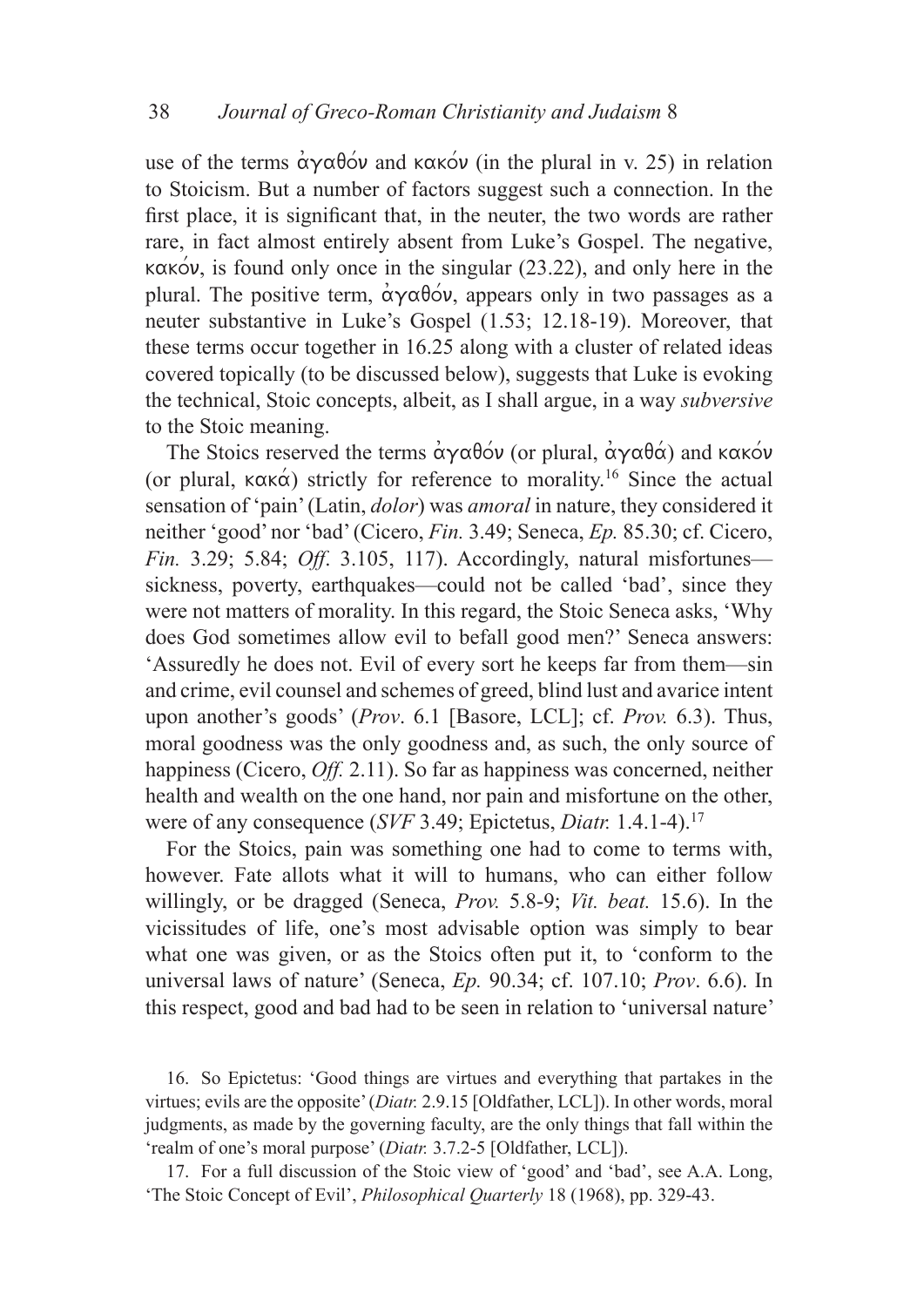and the divine 'administration of the world' (*SVF* 3.68; Seneca, *Ep*. 5; Cicero, *Off*. 3.13). That is, conformity with nature, or providence, was good because it was beneficial for a person, and resistance to providence was bad, since it brought no benefit.<sup>18</sup> The Stoic thus defined the 'good'  $(\alpha \gamma \alpha \beta \acute{o} \nu)$  in terms of both benefit *and* virtue—the two were inextricably bound up with each other (Sextus Empiricus, *Math*. 11.22-26/*SVF* 3.75). A.A. Long points out that any Greek would have accepted the definition of good as 'benefit', but most would not have restricted benefit to its relation to virtue.19 This view of good and bad is, in that regard, a distinctive of Stoicism.

What, then, do the Stoics call pain, if it is not an 'evil'? From their viewpoint, things such as life, pleasure, health and wealth, and their opposites, death, pain, disease and poverty, do not fall under the category of either 'good' ( $\alpha \gamma \alpha \beta o \omega$ ) or 'bad' (κακόν), but rather under the category of 'things indifferent' (substantive,  $\alpha\delta(\alpha\phi o \rho\alpha)$ <sup>20</sup> Thus, when the Roman Stoics speak of *dolor* (pain) (Cicero, *Fin*. 3.49; Seneca, *Ep.* 85.30)*,* or the Greek Stoics of  $\dot{\phi}$  (pain), they are speaking of what is, to them, 'indifferent'.<sup>21</sup>

To be sure, orthodox Stoicism distinguished two classes of indifferents— 'preferables' ( $\pi$ ροηγμένα) and 'non-preferables' ( $\alpha$ ποπροηγμένα). Yet not all Stoics made this distinction. The Stoic Aristo had 'declared the end of action to be a life of perfect indifference to everything which is neither virtue nor vice; recognizing no distinction whatever in things indifferent, but treating them all alike' (Diogenes Laertius 7.160 [Hicks, LCL]). Moreover, the distinction between preferables and non-preferables appears to have been lost on the broader public, and the educated were often no exception. Cicero, among others, seemed to think that, unless the Stoics wished to accept the Academic view that wealth and the other

18. Long and Sedley, *Hellenistic Philosophers*, I, p. 374.

19. Long and Sedley, *Hellenistic Philosophers*, I, p. 374.

20. Which Stobaeus defines most succinctly as 'the things between goods and evils' (τα μεταξύ τῶν άγαθῶν καὶ τῶν κακῶν) (*SVF* 3.70). These four pairs life and death, pleasure and pain, health and disease, wealth and poverty—are most commonly used to summarize 'the indifferents' (Cf. *SVF* 3.70; 3.117; Epictetus, *Diatr.* 2.19.13).

21. In Stobaeus's list of the indifferents,  $\lambda \nu \pi \eta$  is named as the genus under which numerous species of 'pain', including  $\delta$ δυνή, fall (*SVF* 3.394; cf. 3.70; also, 3.95, 3.434; 3.438; 3.570, where  $\lambda \nu \pi \eta$  is said not to be an evil for the wise man). On the equivalence of  $\dot{\phi}$ δυνή and *dolor*, see H.G. Liddell and Robert Scott, *An Intermediate Greek–English Lexicon* (Oxford: Oxford University Press, 1997), p. 32.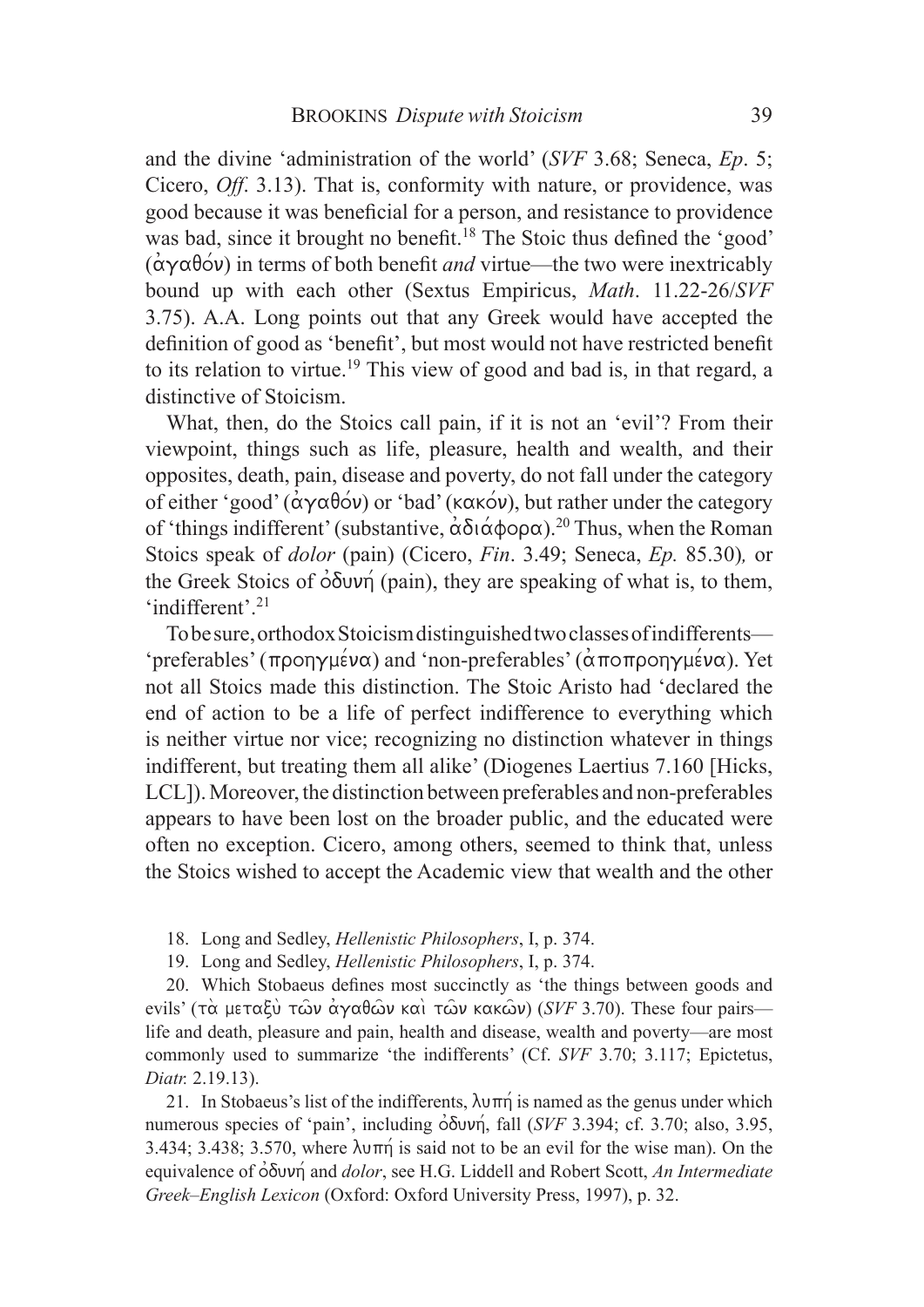'indifferents' were in fact 'goods', they were required to fall back on Aristo's position.<sup>22</sup> Further examples support this interpretation of the doctrine. For instance, upon report that his estate had been destroyed, the Stoic Persaeus is said to have been mocked by the king: 'Do you see', said he, 'that wealth is not a matter of indifference?' (Diogenes Laertius 7.36 [Hicks, LCL]). We find a similar example of such mockery in Lucian. When a Stoic philosopher, who has just had his nose broken in a brawl of philosophers, cries out that he is 'dying with pain', a detractor responds: 'Just remember, Zenothemis, that you do consider pain of some consequence after all!' (Lucian, *Symp*. 47 [Harmon, LCL]). Combine this unnuanced appropriation of the doctrine of indifferents with a strong doctrine of fate, and it is easy to see how another's poverty could be regarded with utter indifference.

Our parable engages this Stoic system of morality, but, in so doing, deliberately contradicts the Stoic perspective of 'good' and 'bad' things. It is said that, prior to death, the rich man and Lazarus received 'good things'  $(\alpha \gamma \alpha \beta \alpha)$  and 'bad things' ( $\kappa \alpha \kappa \alpha$ ) respectively. The rich man received health, wealth, and apparently longer life than Lazarus,<sup>23</sup> who received a lifetime of disease and poverty. Strikingly, these 'things' do not fit under what the Stoics would have called 'good' and 'bad'—for these things are not moral in nature—but they do correspond precisely with the Stoic formula of 'indifferents'—life, health and wealth, and their opposites, death, disease and poverty (pain, too, appears below). In other words, there is *remarkable terminological and thematic overlap with a remarkable reversal of meaning*: everything Abraham has called  $\alpha \gamma \alpha \theta \alpha$ and  $\kappa \alpha \times \alpha'$  the Stoics would have called 'indifferent'. And we have not just one or two of the items, but the Stoics' whole basic list. Hence, the parable appears to be making a statement over against Stoicism about the nature of the poor man's circumstances: disease, poverty and early death may be a matter of 'indifference' to the Stoics, but as far as the parable is concerned, these things are specifically  $\kappa \alpha \kappa \alpha$ .

That essentially the whole list of Stoic indifferents is emphasized in relation to the two main characters of the parable is therefore determinative evidence that  $\alpha \gamma \alpha \beta \alpha$  and  $\kappa \alpha \alpha$ —already rare terms in Luke, and now occurring, not in isolation from each other, but rather *together—*ought to be understood in connection with—or better, in direct opposition to—

22. See Cicero, *Fin.* 4.69-78.

23. Of course, we do not know what their ages were, but, at a literary level, the order of their deaths appears to be making a point about the length of their lives.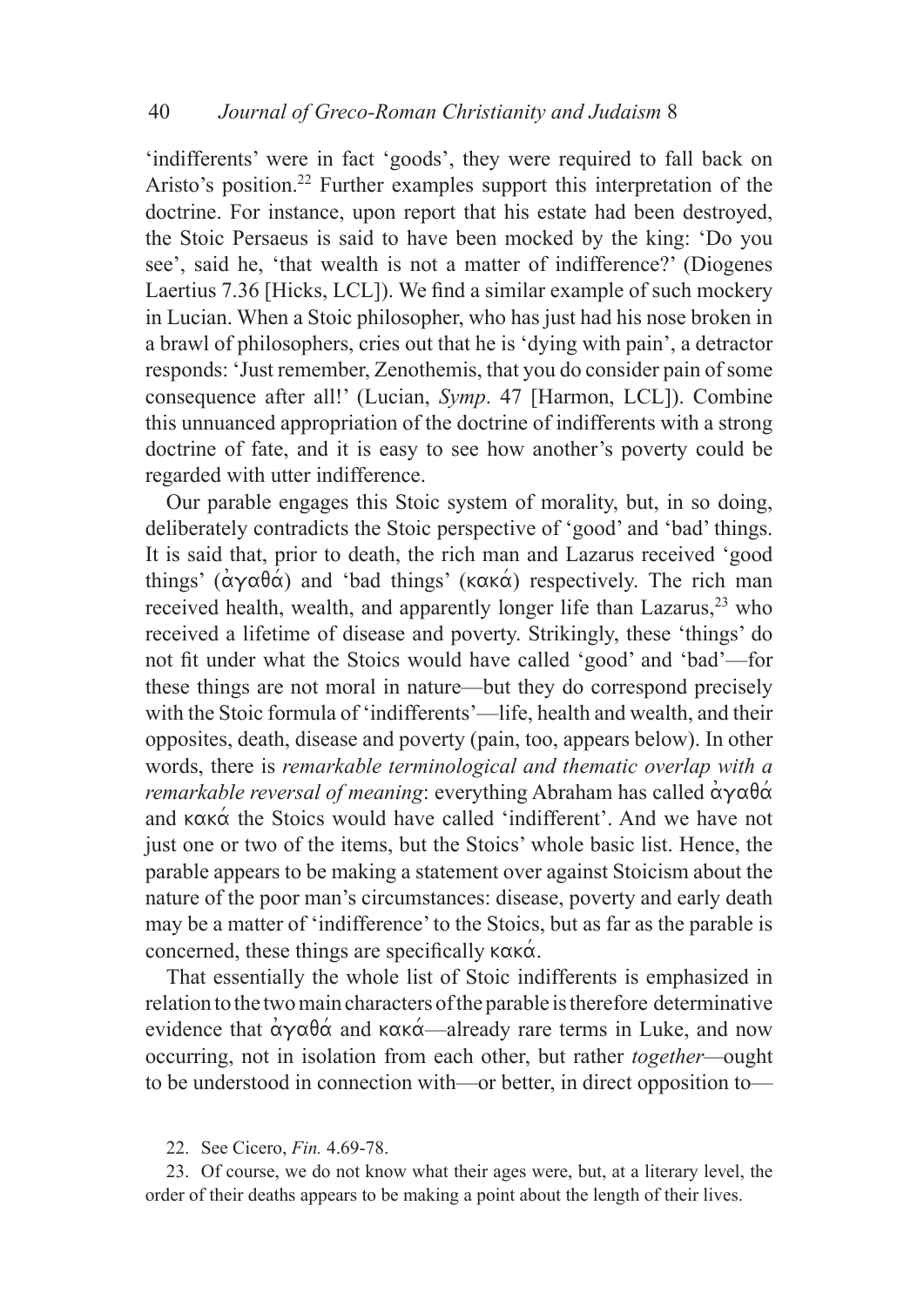Stoicism, and not in the general moral sense of 23.22 ( $\kappa \alpha \kappa \acute{o} \nu$ ) and 1.53; 12:18, 19 ( $\alpha \gamma \alpha \beta \alpha$ ). If an informed auditor would have heard  $\alpha \gamma \alpha \beta \alpha$  and  $\kappa \alpha \kappa \dot{\alpha}$  this way, this would also be true for the theme of pain. In v. 24, the rich man complains that he '[suffers] pain' ( $\delta \delta$ *uv* $\hat{\omega}$  $\mu$  $\alpha$ *l*) in Hades. In v. 25, Abraham assures him that he will continue to suffer in this way ( $\delta$  $\delta$  $\nu$  $\alpha$  $\alpha$ ). This verb,  $\delta$  $\delta$  $\nu$  $\alpha$  $\alpha$ , appears in only two other places in the New Testament (Lk. 2.48 and Acts 20.38). Its noun form is  $\delta \delta v v \eta$  (Latin, dolor),<sup>24</sup> which the Stoics placed among the indifferents. The parable uses the same terminology, but, once again, without accepting the Stoic meaning—pain here is surely not an 'indifferent'. In the experience of the rich man, pain is clearly  $\kappa \alpha \kappa \alpha$ , a reversal of his earlier  $\alpha \gamma \alpha \theta \alpha$ .

And so, for Luke, good and bad cannot be restricted to moral terms. Nonetheless, he makes clear that 'good' and 'bad' things do have *implications* for morality. Commentators generally agree that the rich man had misused his wealth, having knowingly left Lazarus in dire need.<sup>25</sup> Ironically, his 'good things' ( $\alpha \gamma \alpha \beta \alpha$ ) became the material cause of his indictment. Conversely, 'bad things' for Lazarus became the means to a good end. Although we are denied an explicit reason for Lazarus's turn of fortune, Luke's Gospel would have us conclude that it is because righteousness is most easily attained when free from the encumbrances of worldly comforts.26

This contextual parley with Stoicism may also suggest some special significance in the rich man's cry for mercy  $(\epsilon \lambda \epsilon \eta \sigma \acute{o} \nu \mu \epsilon; v. 24)$ , again with a reversal of the Stoic viewpoint. Included in the Stoics' denunciation of the 'passions' was a ban on the emotion of 'mercy' ( $\epsilon \lambda \epsilon o$ ; Latin, *misericordia*), $27$  which, like the other passions, fell outside the realm of moral judgment and was, accordingly, unbecoming of the wise man. Thus, for many Stoics, any sight that might have evoked pity was to be

24. The noun form appears only in Rom. 9.2 and 1 Tim. 6.10.

25. E.g. Charles Talbert, *Reading Luke: A Literary and Theological Commentary on the Third Gospel* (New York: Crossroad, 1982), p. 157; Fitzmyer, *Luke*, p. 1133; Darrell L. Bock, *Luke* (Grand Rapids: Baker Book House, 1996), p. 1378. Cf. Hock, 'Lazarus and Micyllus', p. 460, on the rich man's 'hedonistic use of wealth'; and Brandon B. Scott, *Hear Then the Parable: A Commentary on the Parables of Jesus* (Minneapolis: Fortress Press, 1989), pp. 141-59, esp. p. 159, who argues that the rich man was unaware of Lazarus.

26. See especially the beatitudes, Lk. 6.20-26; and the account of the rich young ruler, Lk. 18.18-29.

27. E.g. Cicero, *Tusc.* 3.20; 4.16; 4.56; Stobaeus, *Ecl*. 2.90, 92; Diogenes Laertius 7.111; Seneca, *Clem.* 2.4-5.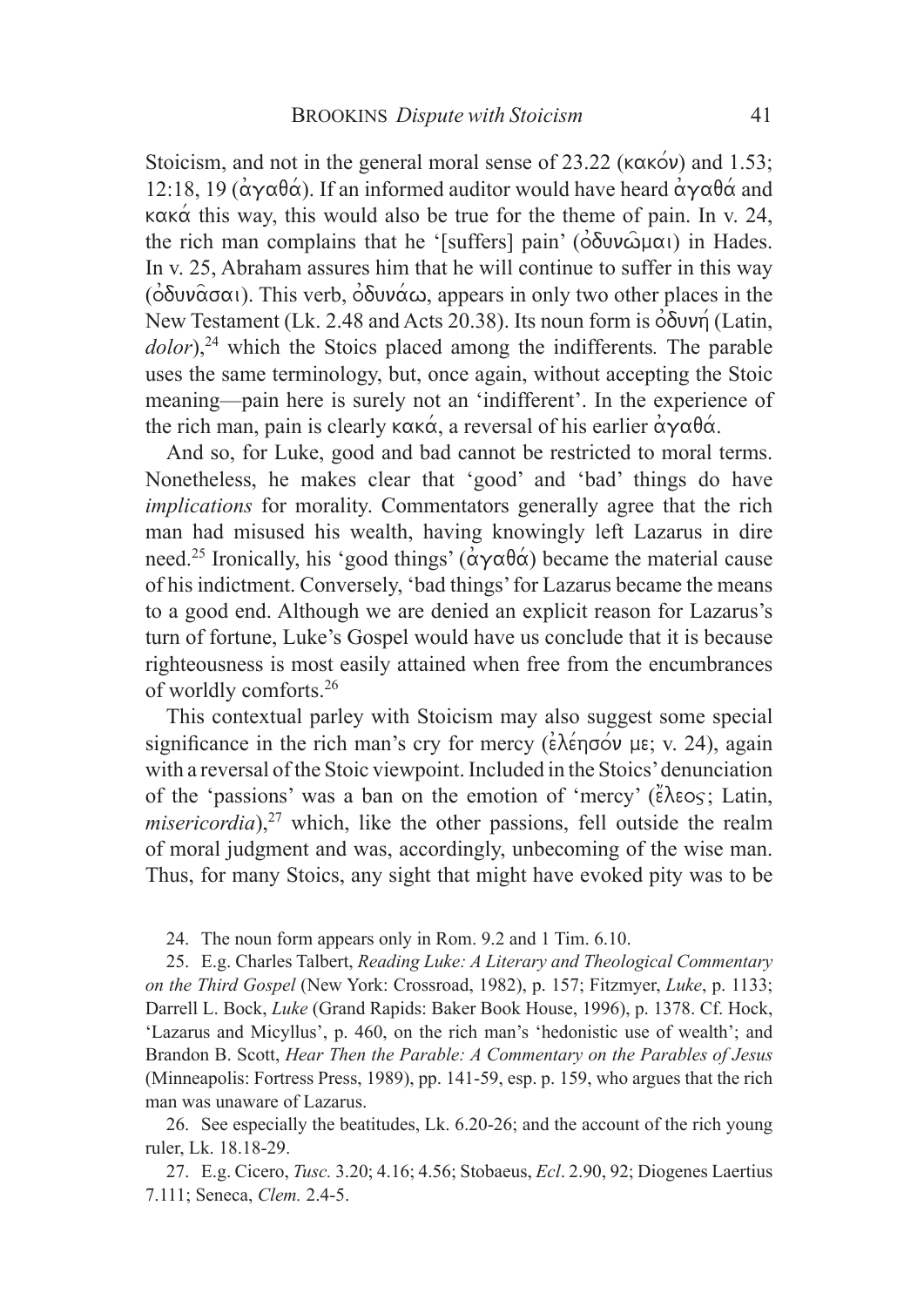avoided.28 In this regard Epictetus says: 'if we see a Consul, we say, "Happy man"; if we see an exile, "Poor fellow"; or a poverty-stricken person, "Wretched man, he has nothing with which to get a bite to eat". These, then, are the vicious judgments which we ought to eradicate' (*Diatr.*  3.3.17-18 [Oldfather, LCL]). This viewpoint found wide agreement among the Stoics (e.g. Cicero, *Tusc.* 3.20; 4.16; 4.56; 4.18; Stobaeus, *Ecl.* 2.90, 92; Diogenes Laertius 7.111; Seneca, *Clem.* 2.4-5). But it is a far cry from the perspective of our parable. With perhaps a further reversal of Stoic teaching, we are to understand mercy not as something to be avoided, but as something one is in fact obligated to exercise. For Luke, mercy hardly falls outside the realm of moral choice. The rich man is now left to beg for the mercy that he had wrongly denied to Lazarus.

In sum, it is evident that the parable alludes to a whole set of technical Stoic concepts, making explicit use of the terms  $\alpha y \alpha \theta \alpha$ ,  $\kappa \alpha x \alpha$  and  $\dot{\phi}$  of  $\dot{\alpha}$ , and covering topically the whole Stoic summary of indifferents. The rather striking overlap between the Stoic formula of indifferents, on the one hand, and the details Luke emphasizes in describing the two main characters in the parable, on the other—life, health and wealth, and death, disease, poverty and pain—provide ample contextual evidence that an educated audience ought to have understood  $\alpha\gamma\alpha\beta\alpha$  and  $\kappa\alpha\kappa\alpha$  in the context of Stoic teaching on good, evil and indifferents. I have also suggested that, within this field of Stoic resonances, the rich man's cry for mercy  $(\epsilon \lambda \epsilon o\varsigma)$  might have been heard as a further swipe at Stoicism. What is most significant about all of these resonances is that we find Luke, rather than endorsing their Stoic meaning, consistently investing them with meaning subversive to their Stoic sense—a maneuver typical in Luke–Acts, where cultural conceptions are constantly turned upside down. Over against the Stoics, Luke here patently affirms the 'goodness' and 'badness', in an inherently amoral sense, of the individuals' earthly conditions. Death, disease, poverty and pain are not 'indifferent', but are explicitly 'bad'; and 'mercy' should be pursued rather than avoided. In what follows, connections with Stoicism should become further evident as we move now beyond the *content* of the parable to an examination of its *form*.

<sup>28.</sup> However, Seneca (*Clem.* 2.5-6) distinguishes pity (*misericordia*), which is to be avoided, from clemency (*clementia*), which may be permissible.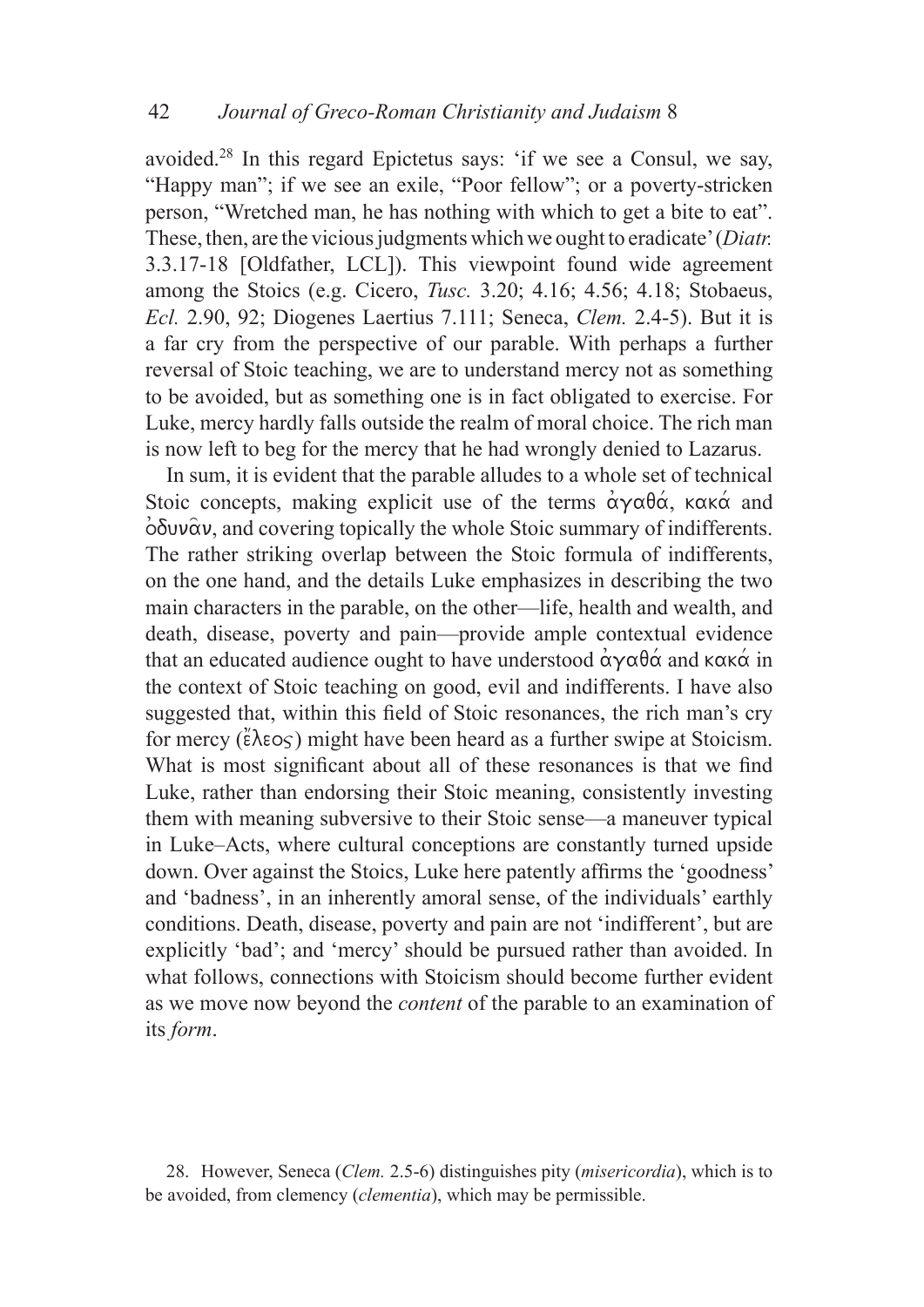#### *The Practice of Declamation*

The practice of 'declamation' (*declamatio*) comprised the final stage of rhetorical education and embraced all the more elementary skills the student had learned (Quintilian, *Inst.* 2.10.1). In this exercise, the student, or 'declaimer', spoke on an imaginary theme applied to a concrete situation. The situations were devised to simulate judicial (*controversiae*) or deliberative (*suasoriae*) cases in preparation for speaking in the lawcourt or in the public square (Quintilian, *Inst.* 2.4.41). Throughout the exercise, the student was expected to employ figures of style, such as antithesis, metaphor or irony, and elementary rhetorical exercises, such as speech in character, comparison and contrast, or *chreia*.

Although wary of the rhetorical tricks of the sophists, the Stoics remained actively involved in theoretical discussions about rhetoric, and by the first century their ideas had left a deep impression on rhetorical theory.<sup>29</sup> Apparently many Stoics also practiced declamation, for the elder Seneca (54 bce–39 ce) preserves a declamatory tradition thoroughly imbued with Stoic philosophy.<sup>30</sup> Among many connections with Stoicism, these declamations emphasize a rejection of the Epicurean view that pleasure constitutes the 'greatest good' (Seneca, *Controv.* 2.6.2), the characteristic Stoic monism in depiction of the cosmos (*Suas.* 1.1, 3, 4, 9-11; *Controv.*  1.1.16; 1.5.2; 1.6.3; 7.1.17), reason as humanity's highest function, and the idea that human life is at once governed by Providence and subject to the vicissitudes of Fortune (*Controv.* 2.2.1; 4. pr. 6).<sup>31</sup> At least two of the collection's declaimers are especially Stoic: Gallio's declamations

29. For evidence of Stoic involvement in oratory: Cicero, *De or.* 1.83; 1.227- 230; 3.65-66; *Fin.* 3.3; 4.3-4; Plutarch, *Mor.* 485A; 472A. For a discussion of Stoic influences on Theon's *progymnasmata*, see Georg Reichel, *Quaestiones Progymnasmaticae* (Leipzig: Noske, 1909), pp. 23-30. On Stoic adaptations to earlier rhetorical theory: James R. Butts, 'The Progymnasmata of Theon: A New Text with Translation and Commentary' (unpublished PhD diss., Claremont Graduate School, 1986), pp. 6-7. However, the rhetorical style of the Stoics themselves had not always been considered particularly *eloquent*; for which see Cicero, *Brut.* 118-119; *Fin.* 3.3; *De or.* 3.65-66.

30. He compiled extensive memoirs of the declamations made by the great rhetoricians of his day, claiming to have 'heard everyone of great repute in oratory, with the exception of Cicero' (*Controv.* 1. pr. 11 [Winterbottom, LCL]).

31. These connections are listed in Norman T. Pratt, *Seneca's Dramas* (Chapel Hill, NC: University of North Carolina Press, 1982), pp. 147-48.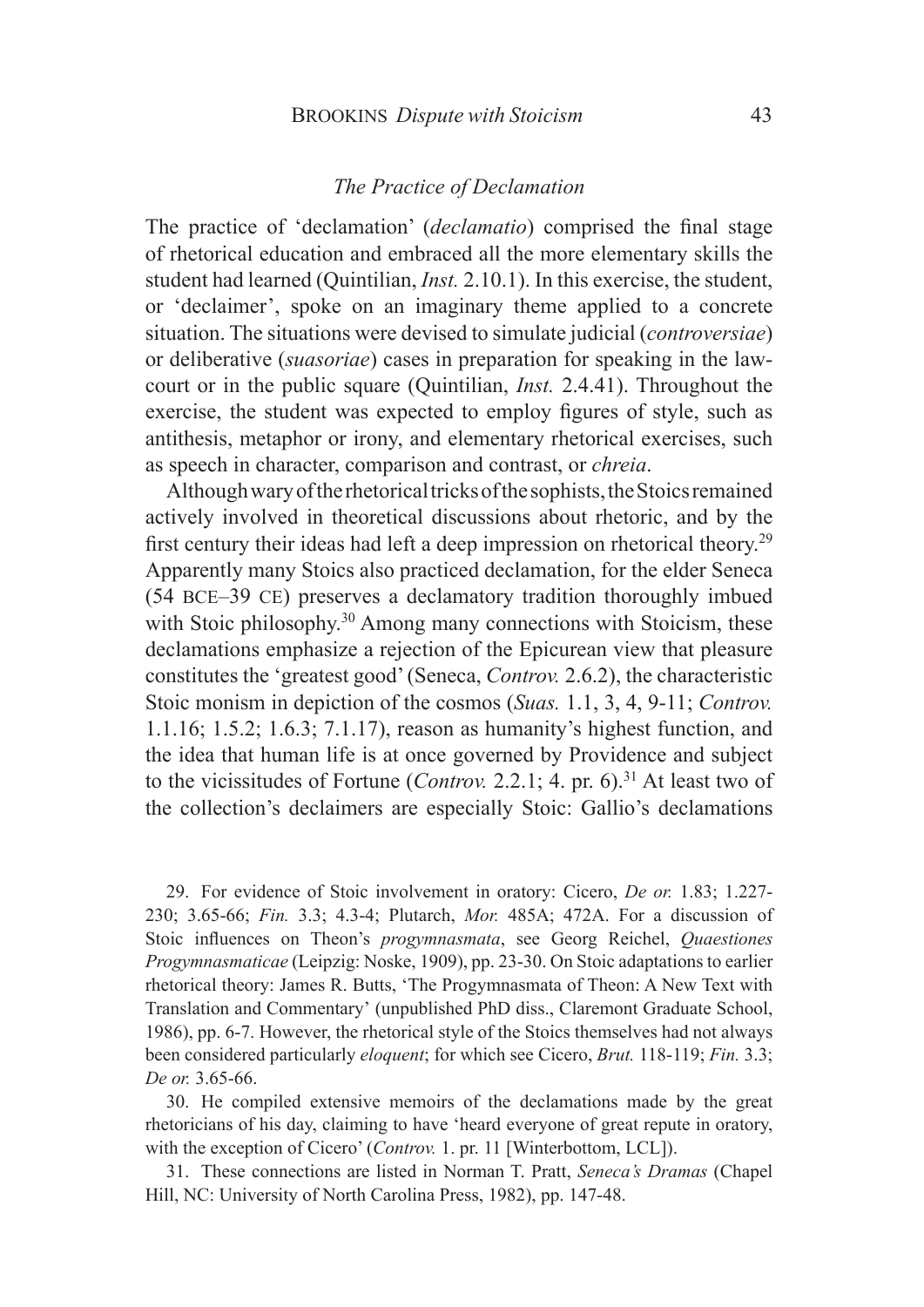are rife with Stoic terminology,<sup>32</sup> and Fabianus Papirius is identifiable as a 'Stoicizing philosopher'.33 Classicist Norman Pratt explains the connection between the Stoics and this tradition of declamation not just by the prevalence of Stoic currents in educated circles, but on the basis of the 'rhetoric' that is peculiar to the Stoics—for example, their use of 'paradoxes, apothegms, rational analysis, emotional intensity'—all elements from which declamatory language drew in order to produce its desired effect.34

Pratt notes that the general 'humanitarian atmosphere' of these declamations owes its influence to Stoicism as well.<sup>35</sup> The topics of Seneca's declamations often deal with issues of social justice and equity, and especially the topic of rich and poor—an important point in relation to our passage in Luke. That the topic of rich and poor was a favorite among declaimers is stated explicitly by Philostratus (*Vit. soph.* 481), and confirmed by the declamations left to us by Seneca and others.<sup>36</sup>

In sum, we find preserved in Seneca a declamatory tradition in which rhetorical and philosophical elements are inextricably and unapologetically bound up with each other. And particularly important for our purposes, it is *Stoic* philosophy to which rhetoric is wedded. In this tradition, a declamation might treat a *topic* associated with Stoic philosophy, and employ the *vocabulary, themes and ideas* of Stoic philosophy in making the case.

### *The Forms of Declamation in the Parable*

My contention that the parable confronts certain Stoic ideas by subversively employing its terminology and content might be strengthened if we could also find connections with declamatory tradition in terms of the parable's (recognizably unique) form. In what way might the final form of our parable exhibit features characteristic of the genre of declamation, which in Seneca's (basically contemporary) tradition was closely associated

- 32. Pratt, *Seneca's Dramas*, p. 140.
- 33. Pratt, *Seneca's Dramas*, p. 148.
- 34. Pratt, *Seneca's Dramas*, p. 148.
- 35. Pratt, *Seneca's Dramas*, p. 148.

36. From Seneca, see *Controv.* 2.1; 10.1. Other authors also evince the popularity of the topic of rich versus poor: e.g. Quintilian, *Decl.* 259, 301, 305, 332, 333; Choricius, *Decl.* 5, 6. Cf. also controversies about the injustice of disinheritance (Seneca, *Controv.* 3.3, 4; 4.5; 6.1; 7.1, 3; 8.5; 10.2).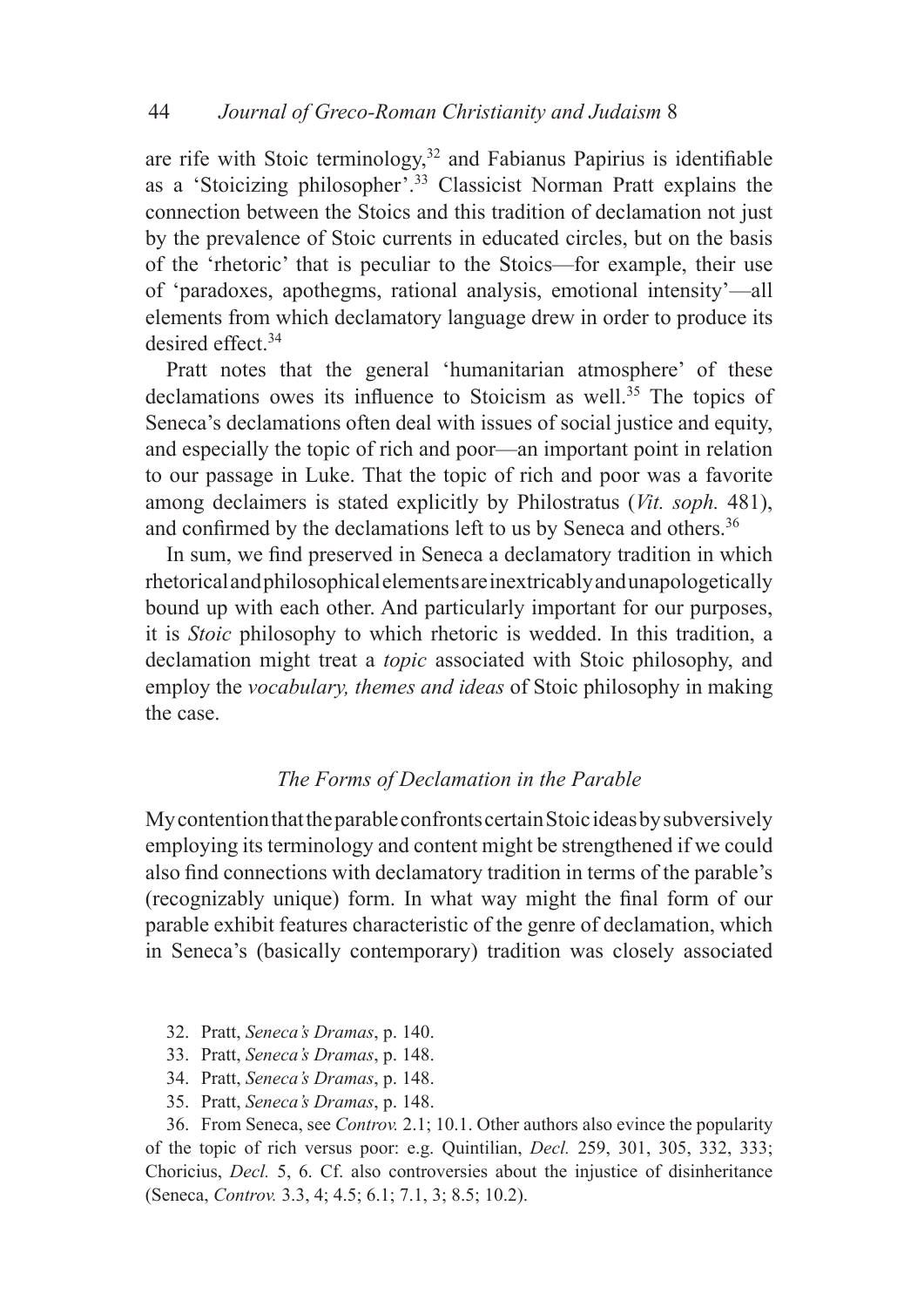with the Stoics?

Significantly, the *topic* of our parable is among the most popular topics of declamation—rich versus poor.37 No other New Testament parable pits rich against poor so starkly.

Additionally, the parable contains several *elementary exercises* commonly associated with declamation.38 (1) It involves pronounced *syncrisis*, or 'comparison of similar or dissimilar things, or of lesser things to greater or greater things to lesser' (Hermogenes, *Prog.* 18).39 In our parable, the rich man, the 'lesser' of the two, is being compared with Lazarus, the 'greater', in order to underscore the virtue of the second and the vice of the first.

(2) It also exhibits *ethopoeia*, or speech in character (Hermogenes, *Prog.* 20). The relevant character could be either a historical figure or a 'type' character.40 The rich man represents the second category. However, this parable is unique among New Testament parables in that it also involves a historical individual, Abraham—whom we find in 'character', saying the things one might expect Abraham to say, and doing things Abraham could be expected to do.

(3) The declaimer's chief means of making his case was through the use of 'epigrams', or *sententiae*. These were terse sayings that imparted wisdom of gnomic value. They were used to encapsulate the declaimer's main points and thus served to conclude effectively the divisions of his argument.41 Their pointed brevity gave them the force of a legal verdict. In our parable, Abraham acts as prosecutor, who makes his case with repeated statements of *sententiae-*like force:

Child, remember that during your life you received your good things, and likewise Lazarus bad things; but now he is being comforted here, and you are in agony. And besides all this, between us and you there is a great chasm fixed, in order that those who wish to come over from here to you may not be able, and that none may cross over from there to us (vv. 25-26).

37. See above and n. 36.

38. Two of which (*syncrisis* and *ethopoeia*) Hock points out in his article, 'Lazarus and Micyllus', p. 456.

39. Quoted in George Kennedy, *Progymnasmata* (Atlanta: SBL, 2003), p. 83.

40. Speech in character, or *ethopoeia,* was in fact highly important in declamation. On its practice, see D.A. Russell, *Greek Declamation* (Cambridge: Cambridge University Press, 1983), pp. 87-105.

41. Of *sententiae*, the elder Seneca provides examples focused on 'fortune, cruelty, the age, riches' (*Controv.* 1. pr. 23). Examples can also be found in Quintilian, *Inst.* 8.5.3; *Rhet. Her.* 4.24; Aristotle, *Rhet.* 2.21.2.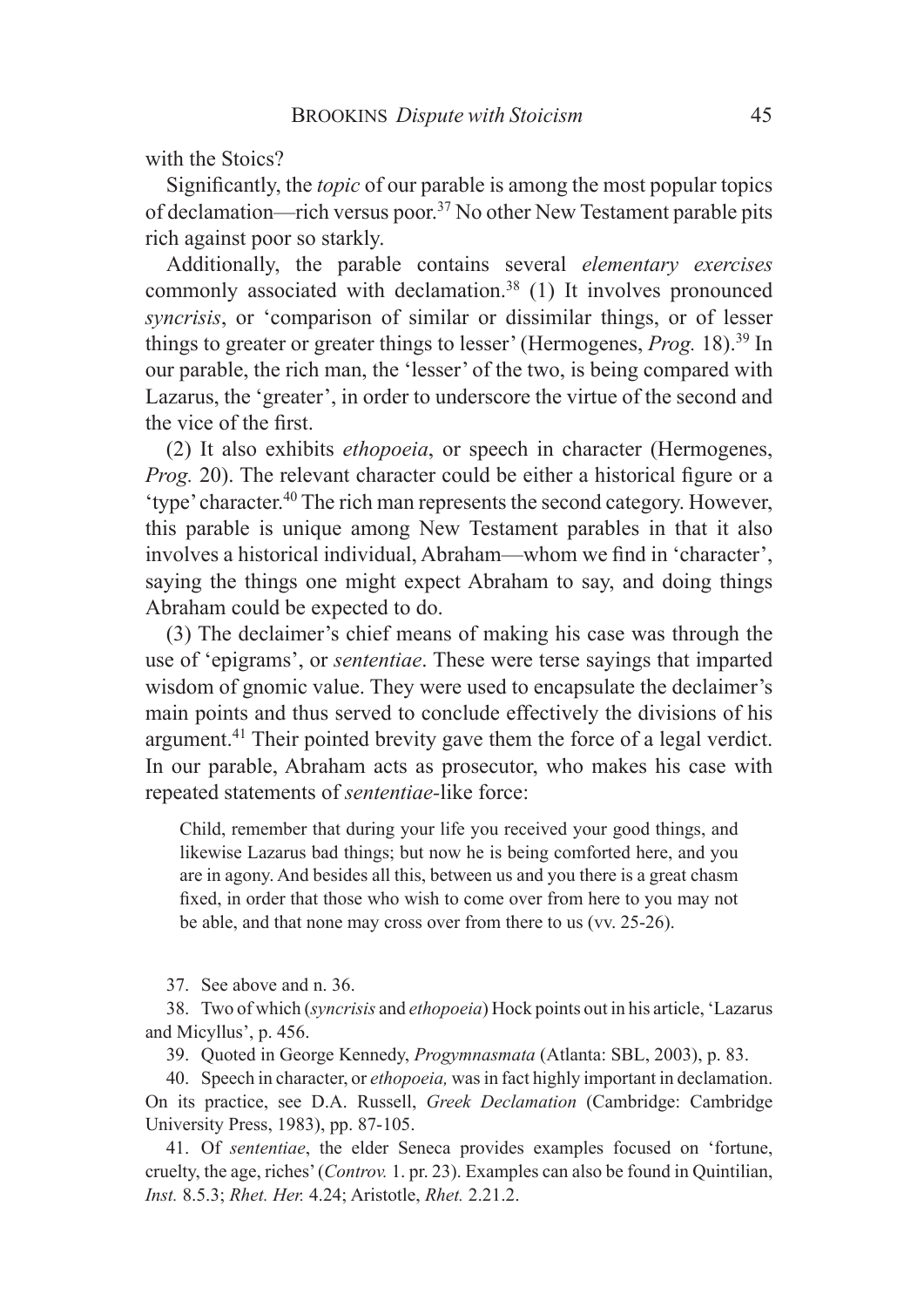But Abraham said, 'They have Moses and the Prophets; let them hear them' (v. 29).

But he [Abraham] said to him, 'If they do not listen to Moses and the Prophets, neither will they be persuaded if someone rises from the dead' (v. 31).

It is evident that all of these mean to impart timeless wisdom, and declare, successively, in brief and pointed fashion, a final judgment on the rich man, much like the verdicts of the *sententiae.* Note that all of the Stoic terminology found in the parable  $(\alpha \gamma \alpha \theta \alpha, \kappa \alpha \kappa \alpha)$  and  $\delta \delta \nu \alpha$ ) is found in the first *sententia-*like statement*—*Stoic wisdom is overturned by that of Abraham; the 'indifferents' of life, health, wealth, and of death, disease, poverty and pain are really 'good' and 'bad' respectively.

Furthermore, we find in the parable several *stylistic devices* characteristic of declamatory-type rhetoric—though some of these are also typical of the parable form. (1) As in other parables, we find the use of *antonomasia*, or 'the substitution of an appellative, usually a nickname or descriptive epithet, for a proper name'.42 In this regard, Lazarus's counterpart is given no name, and is instead designated only by the epithet  $\Pi$ λούσιος ('the rich man'), or *Dives*, as he is called in Latin. (2) *Antithesis* is also prominent, as a way of carrying out the *syncrisis*: there is stark contrast between the sumptuous clothing of the rich man, the abject need of the poor man; the ample victuals of the rich man, and the crumbs of Lazarus; the apparent health of the rich man, and the sores of Lazarus. (3) Atypical of the parable form, however, is the forensic nature of the main points. Prosecution of the rich man proceeds with point by point rebuttal, a manner of reasoning typical of declamation. Each of the rich man's three requests implies a desire for extenuation of judgment, as if he is making points for the defense; but against each of these Abraham rejoins with defeating arguments.43

While *antonomasia* is typical in biblical parables, the additional devices and exercises noted sufficiently demonstrate the uniqueness of this particular parable among those of the New Testament: in no other New Testament parable do we find this one-to-one *syncrisis* between two

<sup>42.</sup> I draw this definition from Galen Rowe, 'Style', in S.E. Porter (ed.), *Handbook of Classical Rhetoric in the Hellenistic Period: 330 B.C.–A.D. 400* (Leiden: Brill, 1997), pp. 121-58 (p. 128).

<sup>43.</sup> This is akin to the technique of 'reasoning by question and answer' (*Rhet. Her.* 4.23-24).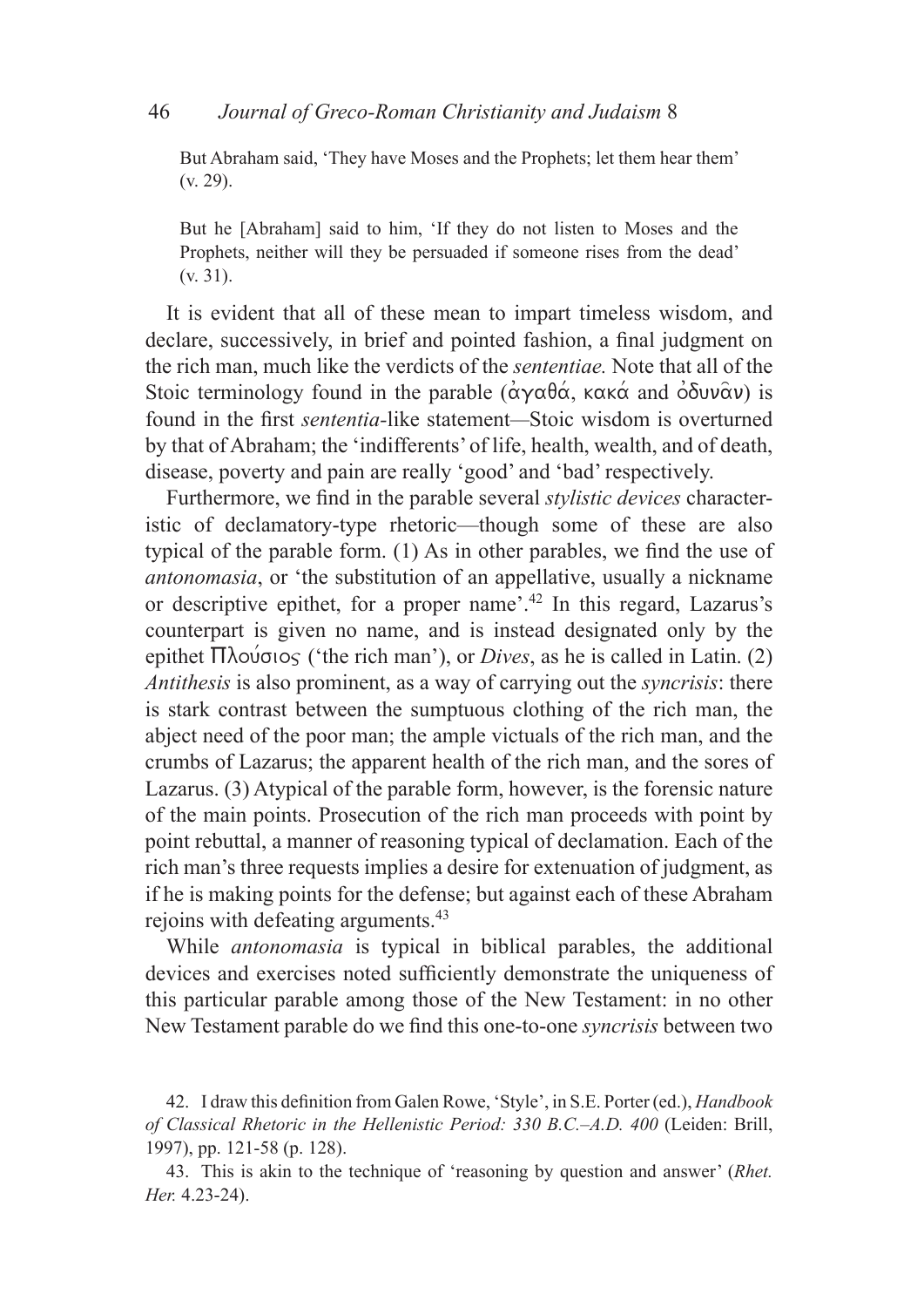individuals, *ethopoeia* involving a historical character, or the bulleting of forensic-type *sententiae* in the style of point-by-point rebuttal. Nor does any other parable pit rich and poor against each other to the extent that we have it here—and likewise have it, rather frequently, in the declamations. Thus, I suggest that we can account for much of the parable's formal uniqueness if we understand its form to be a corollary of its dispute with Stoic content, as seen above. The parable's central topic is one that was a favorite in declamatory tradition, namely, rich versus poor; it exhibits at least three elementary exercises commonly deployed in declamation, including the encapsulation of its main points with pithy *sententiae-*like statements; and it employs several figures of style. It is true that these features are not each entirely distinctive of declamation. But that we find all of these things *together*—not only the *topical* but also several *formal* elements of declamation (which may be associated with Stoicism), combined with *substantive* interactions with Stoicism—would suggest that we have more than simply isolated and incidental similarities with declamation, but rather a deliberate aim to elicit such a form.<sup>44</sup>

### *Conclusion*

We set out to determine how an educated Greco-Roman (even if somewhat Judaized) audience might have understood the final, unified form of the parable of the rich man and Lazarus. Viewing the parable from such a perspective, we have bypassed some of the questions asked in earlier comparative studies, such as, 'Is the parable authentic Jesus material?' 'What was its literary exemplar?' and, 'Is it a unity?'. Instead we have looked at the final form of the text, following the line of questioning that asks, 'How might a more general comparative approach help us to hear the parable today as it was heard by a philosophically- and rhetorically-

44. This is not to say that the parable is a *declamation.* It is rather a parable that has been dressed with many of the adornments of declamatory rhetoric, using exercises and figures of style that were all part of the pre-declamatory stages of rhetorical education. Thus, I do not intend to address directly the question whether Luke had received a *formal* declamatory education. *Syncrisis, ethopoeia, and sententiae* ( $\gamma v \omega \mu \alpha'$ ) were all progymnasmatic exercises covered at the secondary (pre-declamatory) level of rhetorical education. Students who did not complete training in declamation might also have picked up basic techniques by auditing displays of rhetoricians and popular sophists (Theon, *Prog.* 137.22–139.20; cf. Raffaella Cribiore, *Gymnastics of the Mind: Greek Education in Hellenistic and Roman Egypt* [Princeton, NJ: Princeton University Press, 2001], pp. 58, 239).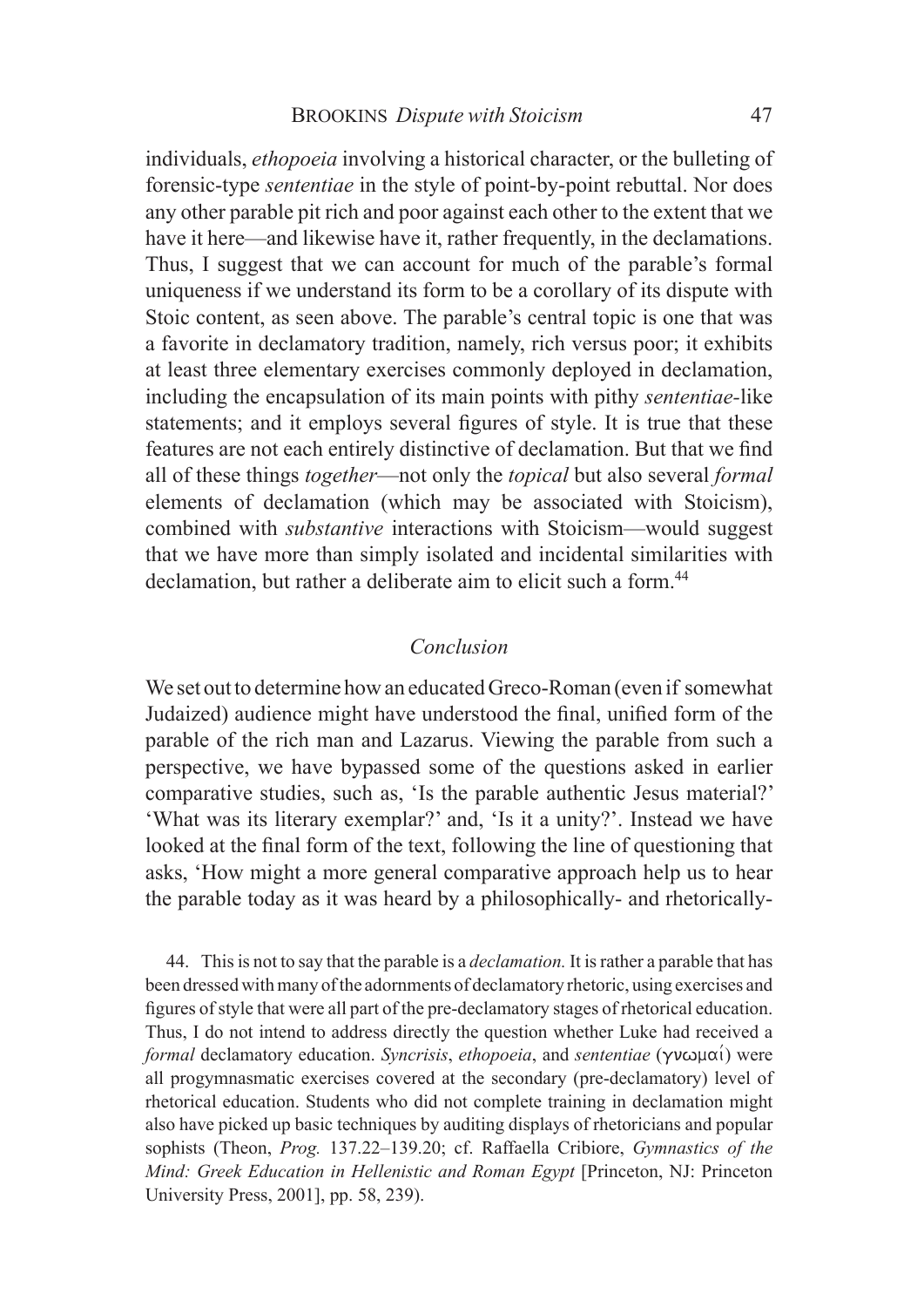educated first-century audience?' Such a focus has allowed us to avoid potential distractions arising from more conjectural questions of the parable's development, and to concentrate instead on its meaning for Luke's first auditors.

Although Hock's work has been availing in turning our attention to the Greco-Roman philosophical milieu, we have found that the 'Cynic' connection that may characterize the broader outline of the parable and elucidate the criterion for the rich man's judgment could be supplemented with insights regarding the parable's interaction with certain technical aspects of Stoic philosophy. We have seen that the parable evokes the technical Stoic concepts of  $\alpha\gamma\alpha\beta\acute{o}v$  (good), κακόν (evil),  $\dot{\alpha}\delta v\alpha\acute{o}v$  (suffer pain), and the whole summary of 'indifferents' (life, health and wealth, and their opposites, death, disease and poverty, as well as pain), and makes a probable allusion to the Stoic view on  $\epsilon \lambda \epsilon o \varsigma$  (mercy). Yet, it has become apparent that, in every case, Luke turns the Stoic viewpoint on its head, radically redefining right and wrong and reorienting his philosophically conversant readership with a new life perspective, different from Stoicism and the wisdom of the world. Moreover, it has been suggested that this interaction with Stoic *content* is further accentuated by the fact that the parable is dressed in a *form* of discourse that was, in the tradition preserved by Seneca, closely associated with the Stoics—that of declamation. In short, it would appear that Luke uses a Stoic *form* of address (i.e. declamatory rhetoric and themes) in order to overturn more ironically the Stoic *content* he disputes.

It should go without saying that Luke's use of these features need not indicate that the message of the parable was *influenced* by Stoicism; quite the opposite, Luke was evoking Stoic thought precisely in order to refute it. Nor should it seem strange that Luke would employ the very form of address associated with the group he is trying to contradict. In the history of the literature, writers have found frequent recourse to this maneuver, not least in Luke's own day. We should recall that adopting the literary, rhetorical and even philosophical forms of the opponent was exactly the tack taken by Palestinian Judaism when it offered itself as a superior alternative to Hellenism,<sup>45</sup> as it was also by Christianity in the time of the Apologists.

45. For a discussion, see Martin Hengel, *Judaism and Hellenism: Studies in their Encounter in Palestine during the Early Hellenistic Period (2 vols.; Philadelphia:* Fortress Press, 1974), esp. Part III: 'The Encounter and Conflict between Palestinian Judaism and the Spirit of the Hellenistic Age' (pp. 107-254).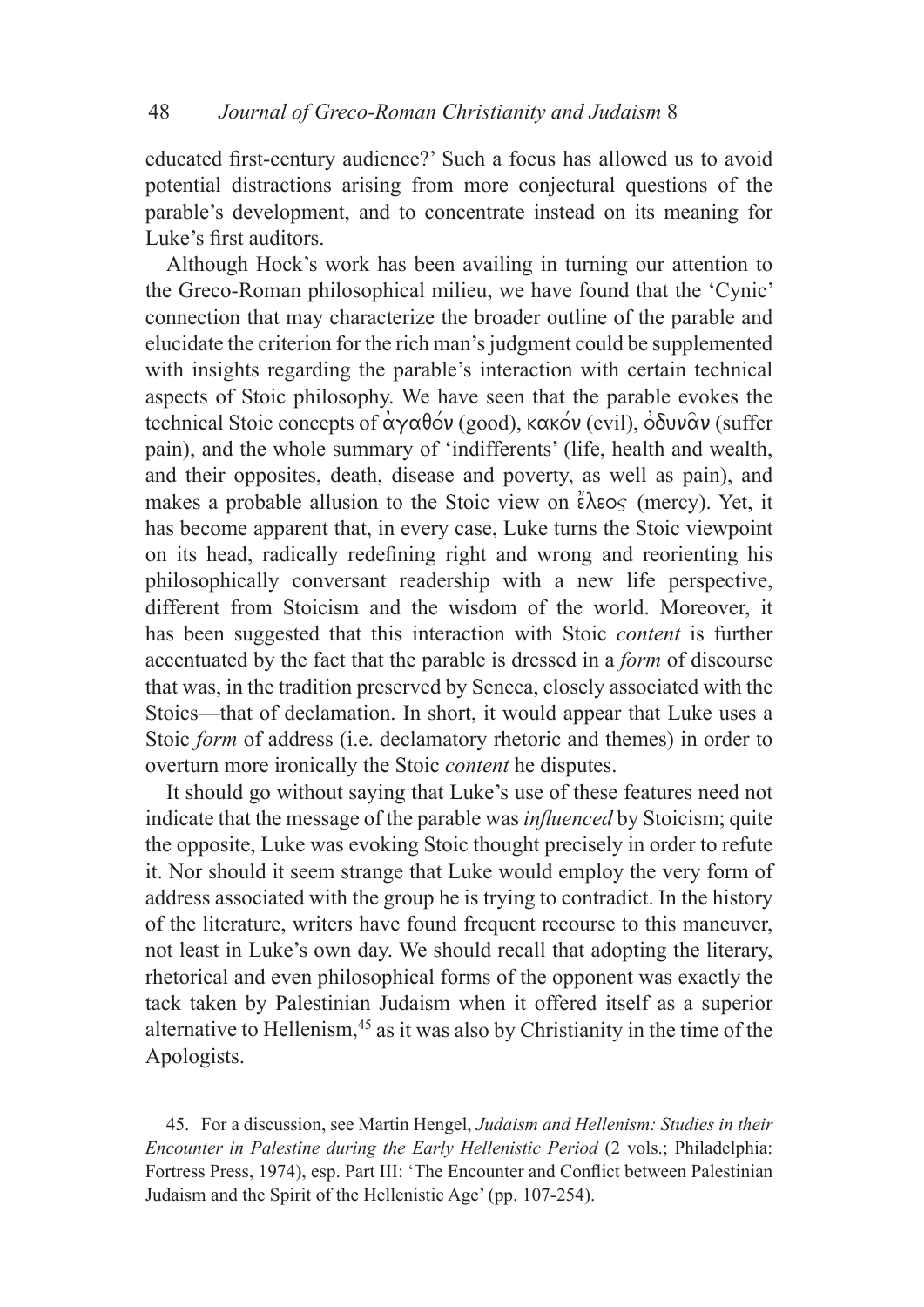Of course, the topic of rich and poor was of concern not only in Greco-Roman declamation, and among the Cynic philosophers, but in other literature as well, including especially the biblical wisdom literature (e.g. Job 29.12-17; Pss. 35.10; 40.17; 140.12; Prov. 22.1-16; 28.1-28; 29.7) and the prophets (e.g. 2 Sam. 12; Isa. 1.23; 10.2; Jer. 5.27-28; Amos 2.6-7). No less can Jesus himself have been a source for Luke's views on the topic, for our parable conveys a message we know to have been central to Jesus' teaching (e.g. Lk. 6.20-23, Q material)*.* 46 Moreover, the parable plays an important part in the larger picture of Luke's biblicallyand dominically-based theology of rich and poor, and hardly depends on the content of Stoic declamation *at its essence.* Thus, I do not suggest that Luke adopted the Stoic viewpoint on rich and poor per se, *nor* that he chose to include the topic only because it was often discussed in declamation—as if he started with this form in mind and *then* moved on to related content—*nor even* that the topic of rich and poor was *in itself* unique to declamation. But I *have* suggested that the convergence of this particular topic with other declamatory and Stoic features in the parable must have been more than coincidental—the topic, along with the Stoic substance engaged, lent itself to a declamatory-type form of address. A configuration of this particular topic (rich and poor), content (good, bad, and indifferents) and formal artistry (declamatory rhetorical devices) is obviously unparalleled in the other New Testament parables, and one would be hard put to find them together in any form of discourse other than a declamation or a formal forensic or deliberative speech, for which declamations were preparation.

To conclude, the chief payoff of understanding the parable in relation or rather in opposition—to Stoicism has been in how it underscores the meaning of Jesus' teaching regarding rich and poor in Luke's Gospel. While speaking in a Stoic-declamatory form of discourse, Luke's Jesus remains far from endorsing the Stoic view that disease, poverty, early death and pain are 'indifferent'. Instead, he designates these things as unfortunate and inherently bad. If one thinks otherwise—like a Stoic one runs the risk of justifying neglect of the indigent on the basis that their situation is not pitiable, but simply neutral, and, moreover, none of one's business—as we have seen, this is often how the Stoic doctrine of indifferents was construed. Finally, in drawing our attention to wealth and poverty in relation to 'good' and 'bad', this approach has highlighted

<sup>46.</sup> Not to mention the very fact that the parable of the rich man and Lazarus is a *parable*, a form of discourse indisputably used by Jesus.